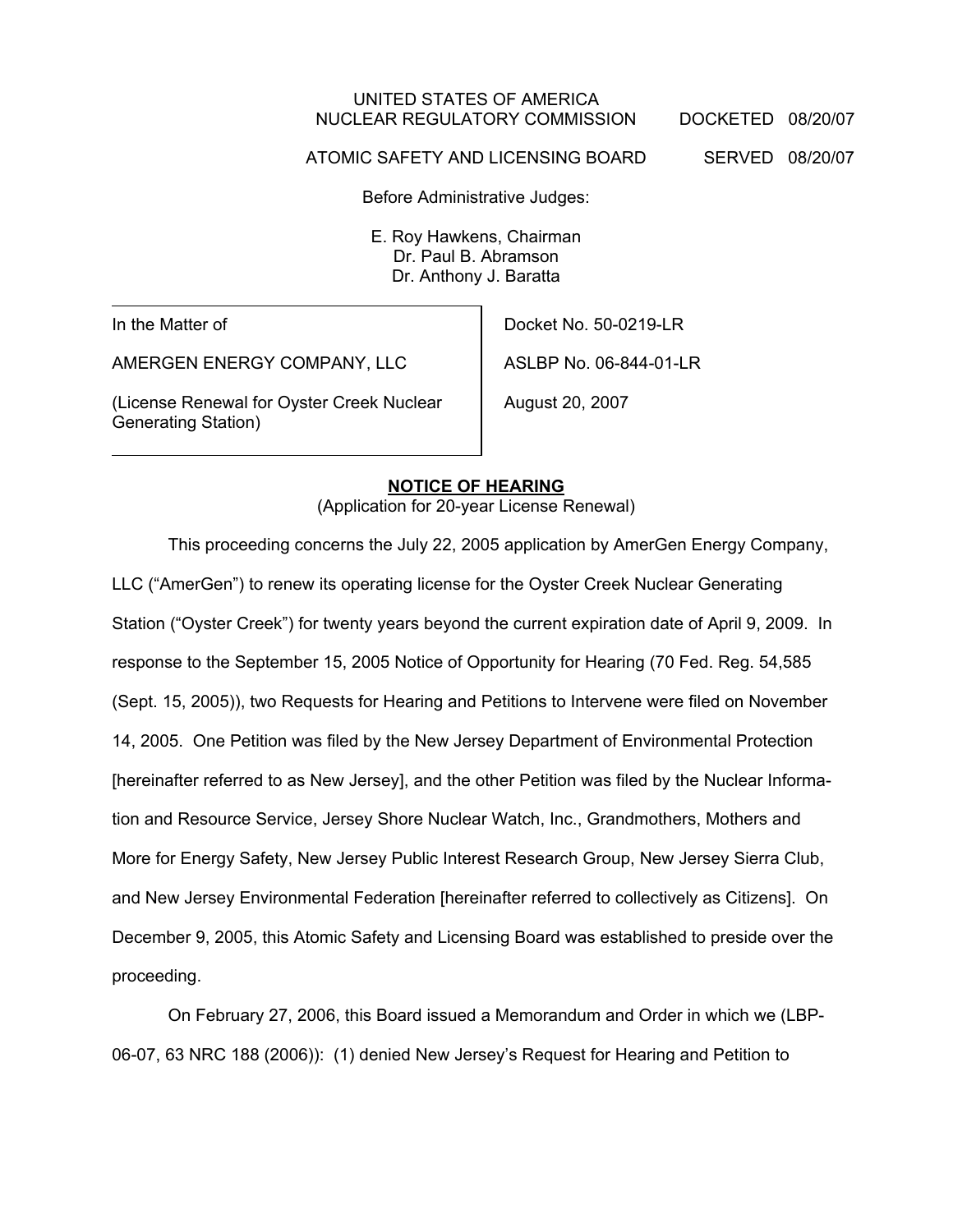Intervene;<sup>1</sup> and (2) granted Citizens' Request for Hearing and Petition to Intervene. We concluded that Citizens' contention was admissible to the extent it challenged AmerGen's aging management program for measuring corrosion in the sand bed region of the drywell liner (id. at 217).

Subsequently, on June 6, 2006, this Board issued a Memorandum and Order in which we concluded that Citizens' contention, as admitted by the Board, was a contention of omission that had been cured as a result of newly docketed commitments by AmerGen to perform periodic ultrasonic testing ("UT") measurements in the sand bed region of the drywell liner throughout the period of extended operation (LBP-06-16, 63 NRC 737 (2006)). Instead of dismissing the proceeding, the Board gave Citizens the opportunity to file a new contention raising one or more specific substantive challenges to AmerGen's new periodic UT program for the sand bed region (id. at 744). On June 23, Citizens submitted a Petition to file new contentions, and on October 10, this Board admitted one of the newly proffered contentions; specifically, Citizens' assertion that AmerGen's scheduled UT monitoring frequency in the sand bed region of the drywell shell during the renewal period is insufficient to maintain an adequate safety margin (LBP-06-22, 64 NRC 229, 240-44 (2006)).

This Atomic Safety and Licensing Board hereby gives notice that, pursuant to 10 C.F.R. Part 2, Subpart L, it will convene an evidentiary hearing to receive testimony and exhibits concerning whether the frequency of AmerGen's proposed UT monitoring program for the sand bed region of the drywell shell is sufficient to maintain adequate safety margins during the period of extended operation.

-2-

<sup>1</sup> Although New Jersey established standing, the Board concluded that it failed to proffer an admissible contention. The Nuclear Regulatory Commission sustained the Board's ruling. CLI-07-08, 65 NRC 124 (2007); CLI-06-24, 64 NRC 111 (2006).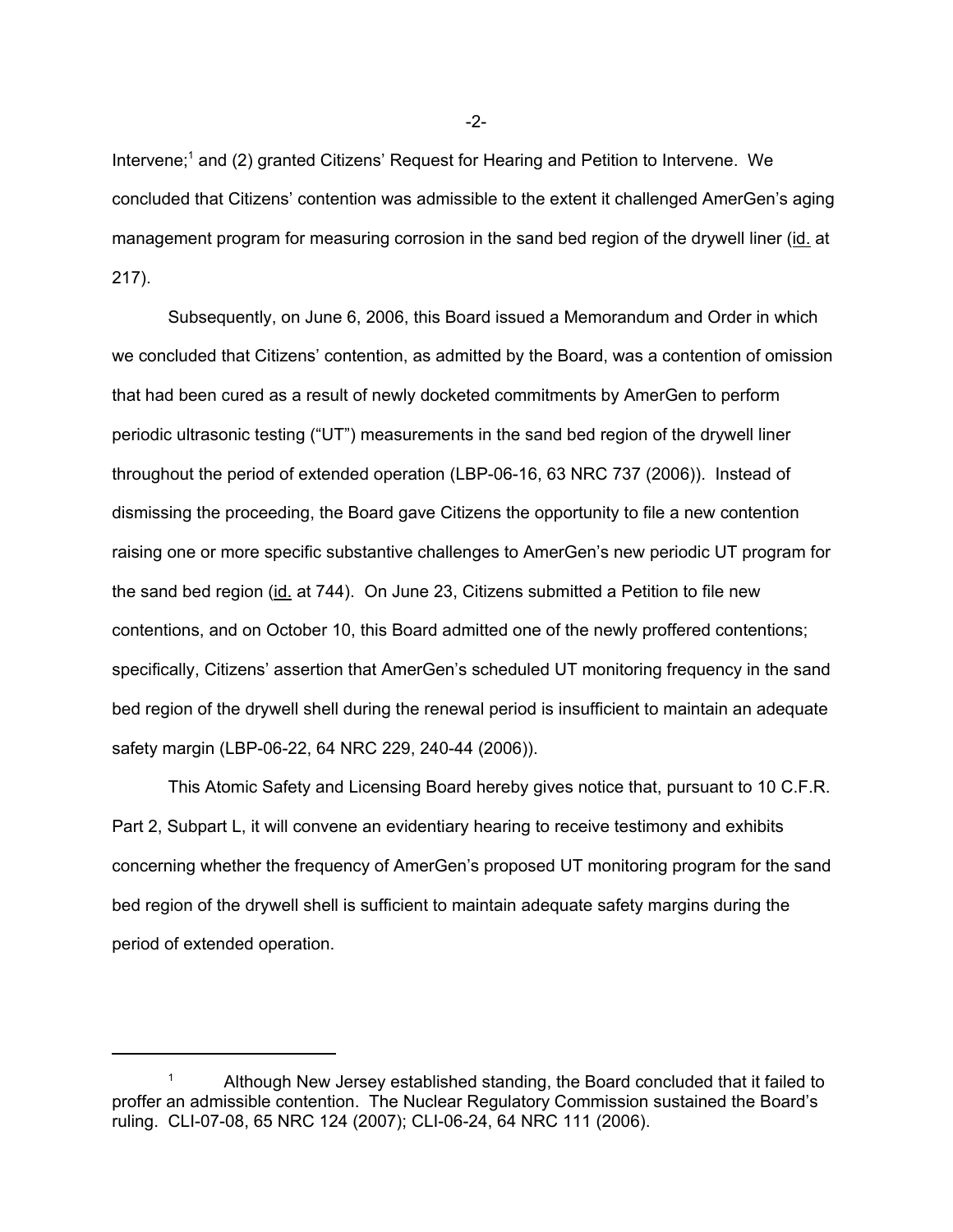-3-

#### A. Date, Time, and Location of Evidentiary Hearing

The evidentiary hearing in this proceeding, which will be open to the public,<sup>2</sup> will begin

on Monday, September 24, 2007 at 9:00 A.M., and will continue day-to-day, ending no later

than Wednesday, September 26 at 12:00 P.M., at the location specified below:

Ocean County Administration Building Room 119 101 Hooper Avenue Toms River, NJ 08754

#### B. Submitting Written Limited Appearance Statements

Any person not a party to the proceeding, including persons who are affiliated with or

represented by a party, may submit to the Board at any time a written limited appearance

statement setting forth his or her position on matters of concern relating to this proceeding. See

10 C.F.R. § 2.315(a). Although these statements do not constitute testimony or evidence in the

proceeding, they nonetheless may assist the Board and/or the parties in their consideration of

the issues. Such statements should be submitted to:

| Mail: | Office of the Secretary<br>Rulemakings and Adjudications Staff<br>U.S. Nuclear Regulatory Commission<br>Washington, D.C. 20555-0001 |
|-------|-------------------------------------------------------------------------------------------------------------------------------------|
| Fax:  | (301) 415-1101 (verification (301) 415-1966)                                                                                        |

- 
- E-mail: hearingdocket@nrc.gov

In addition, using the same method of service, a copy of the written statement must be

sent to the Chairman of this Licensing Board as follows:

<sup>&</sup>lt;sup>2</sup> Members of the public who plan to attend the evidentiary hearing are advised that security measures may be employed at the entrance to the facility, including searches of hand-carried items such as briefcases, backpacks, packages, etc. In addition, signs, banners, posters and displays will be prohibited because they are disruptive to the conduct of the adjudicatory process. See Procedures for Providing Security Support for NRC Public Meetings/ Hearings, 66 Fed. Reg. 31,719 (June 12, 2001).

In the event that a party deems it necessary to discuss protected information at the hearing, that portion of the hearing will be closed to the public. See 10 C.F.R. § 2.390(a)(4).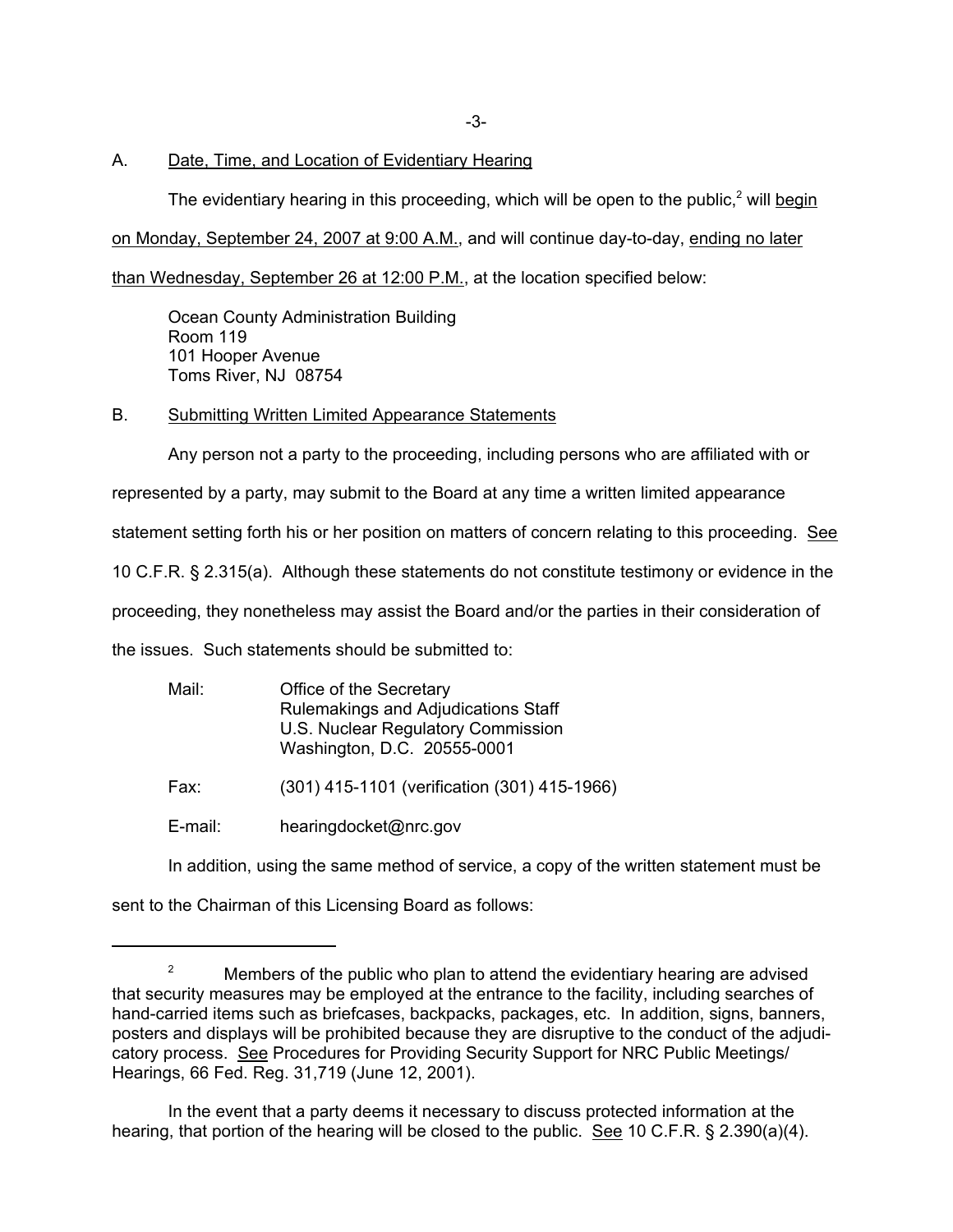Mail: Administrative Judge E. Roy Hawkens c/o: Debra Wolf, Esq., Law Clerk Atomic Safety and Licensing Board Panel Mail Stop T-3 F23 U.S. Nuclear Regulatory Commission Washington, D.C. 20555-0001

Fax: (301) 415-5599 (verification (301) 415-6094)

Email: daw1@nrc.gov

### C. Availability of Documentary Information Regarding the Proceeding

Documents relating to this proceeding are available for public inspection at the Commission's Public Document Room (PDR), located at One White Flint North, 11555 Rockville Pike (first floor), Rockville, Maryland, or electronically from the publicly available records component of NRC's document system (ADAMS). ADAMS is accessible from the NRC web site at www.nrc.gov/reading-rm/adams.html (Electronic Reading Room). Persons who do not have access to ADAMS or who encounter problems in accessing the documents located in ADAMS should contact the NRC PDR reference staff by telephone at (800) 397-4209 or (301) 415-4737, or by e-mail to pdr@nrc.gov.

# D. Scheduling Information Updates

To the extent updated/revised scheduling information exists regarding the evidentiary hearing, it can be found on the NRC website at www.nrc.gov/public-involve/publicmeetings/index.cfm or by calling (800) 368-5642, extension 5036, or (301) 415-5036.

It is so ORDERED.

FOR THE ATOMIC SAFETY AND LICENSING BOARD3 */RA/*

\_\_\_\_\_\_\_\_\_\_\_\_\_\_\_\_\_\_\_\_\_\_\_\_ E. Roy Hawkens, Chairman ADMINISTRATIVE JUDGE

Rockville, Maryland August 20, 2007

-4-

<sup>&</sup>lt;sup>3</sup> Copies of this Notice of Hearing were sent this date by Internet e-mail to counsel for: (1) AmerGen; (2) Citizens; (3) the NRC Staff; and (4) New Jersey.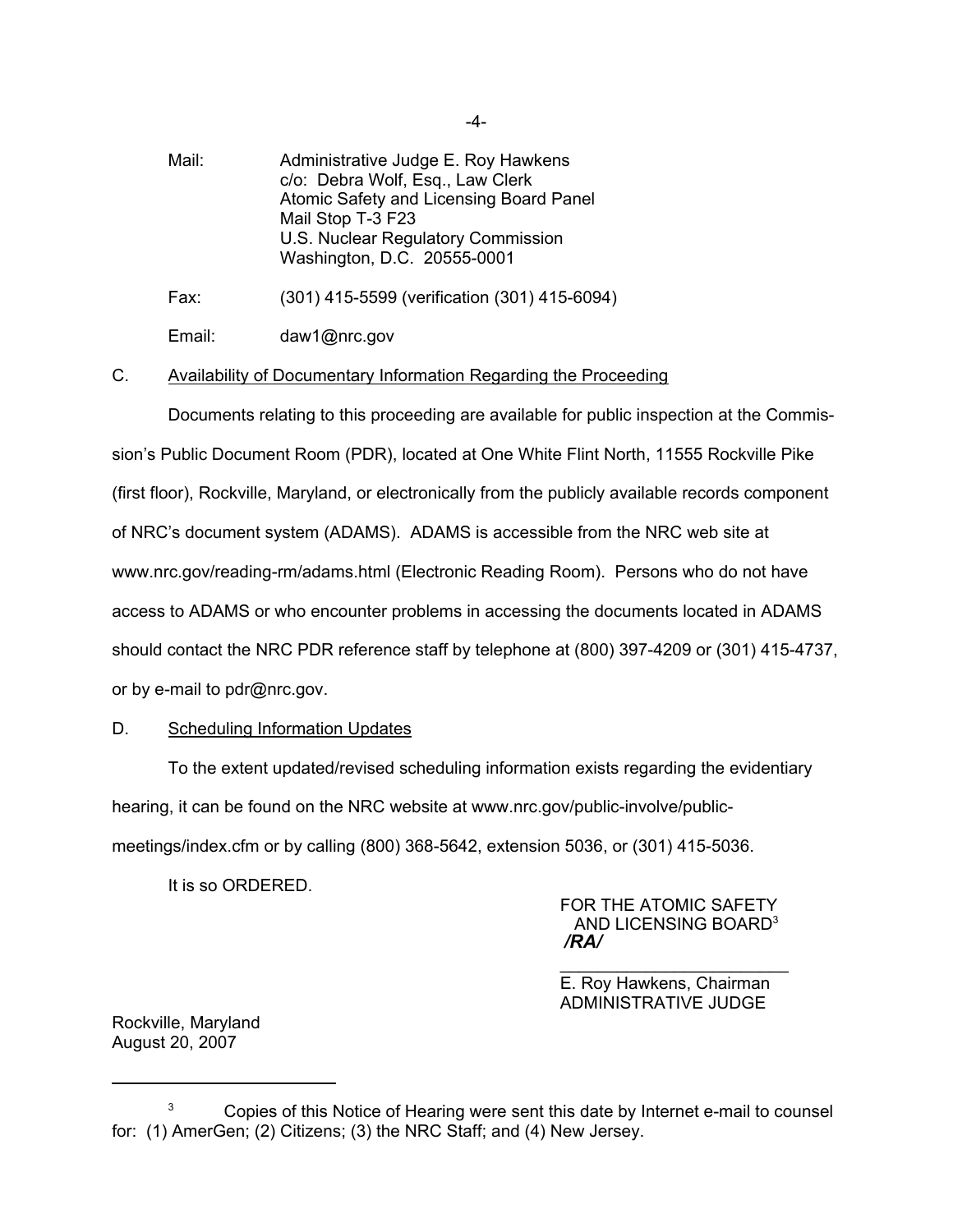# UNITED STATES OF AMERICA NUCLEAR REGULATORY COMMISSION

In the Matter of (a)

AMERGEN ENERGY COMPANY, LLC ) Docket No. 50-219-LR

(Oyster Creek Nuclear Generating Station) )

# CERTIFICATE OF SERVICE

)

 $\rightarrow$ )

I hereby certify that copies of the foregoing LB NOTICE OF HEARING (APPLICATION FOR 20-YEAR LICENSE RENEWAL) have been served upon the following persons by U.S. mail, first class, or through NRC internal distribution.

Office of Commission Appellate Adjudication U.S. Nuclear Regulatory Commission Washington, DC 20555-0001

Administrative Judge Paul B. Abramson Atomic Safety and Licensing Board Panel Mail Stop - T-3 F23 U.S. Nuclear Regulatory Commission Washington, DC 20555-0001

Mitzi A. Young, Esq. Mary C. Baty, Esq. Office of the General Counsel Mail Stop - O-15 D21 U.S. Nuclear Regulatory Commission Washington, DC 20555-0001

Paul Gunter, Reactor Oversight Beyond Nuclear Nuclear Policy Research Institute 6930 Carroll Avenue, Suite 400 Takoma Park, MD 20912

Administrative Judge E. Roy Hawkens, Chair Atomic Safety and Licensing Board Panel Mail Stop - T-3 F23 U.S. Nuclear Regulatory Commission Washington, DC 20555-0001

Administrative Judge Anthony J. Baratta Atomic Safety and Licensing Board Panel Mail Stop - T-3 F23 U.S. Nuclear Regulatory Commission Washington, DC 20555-0001

Richard Webster, Esq. Rutgers Environmental Law Clinic 123 Washington Street Newark, NJ 07102-5695

Donald J. Silverman, Esq. Kathryn M. Sutton, Esq. Alex S. Polonsky, Esq. Morgan, Lewis & Bockius LLP 1111 Pennsyvlania Ave., NW Washington, DC 20004